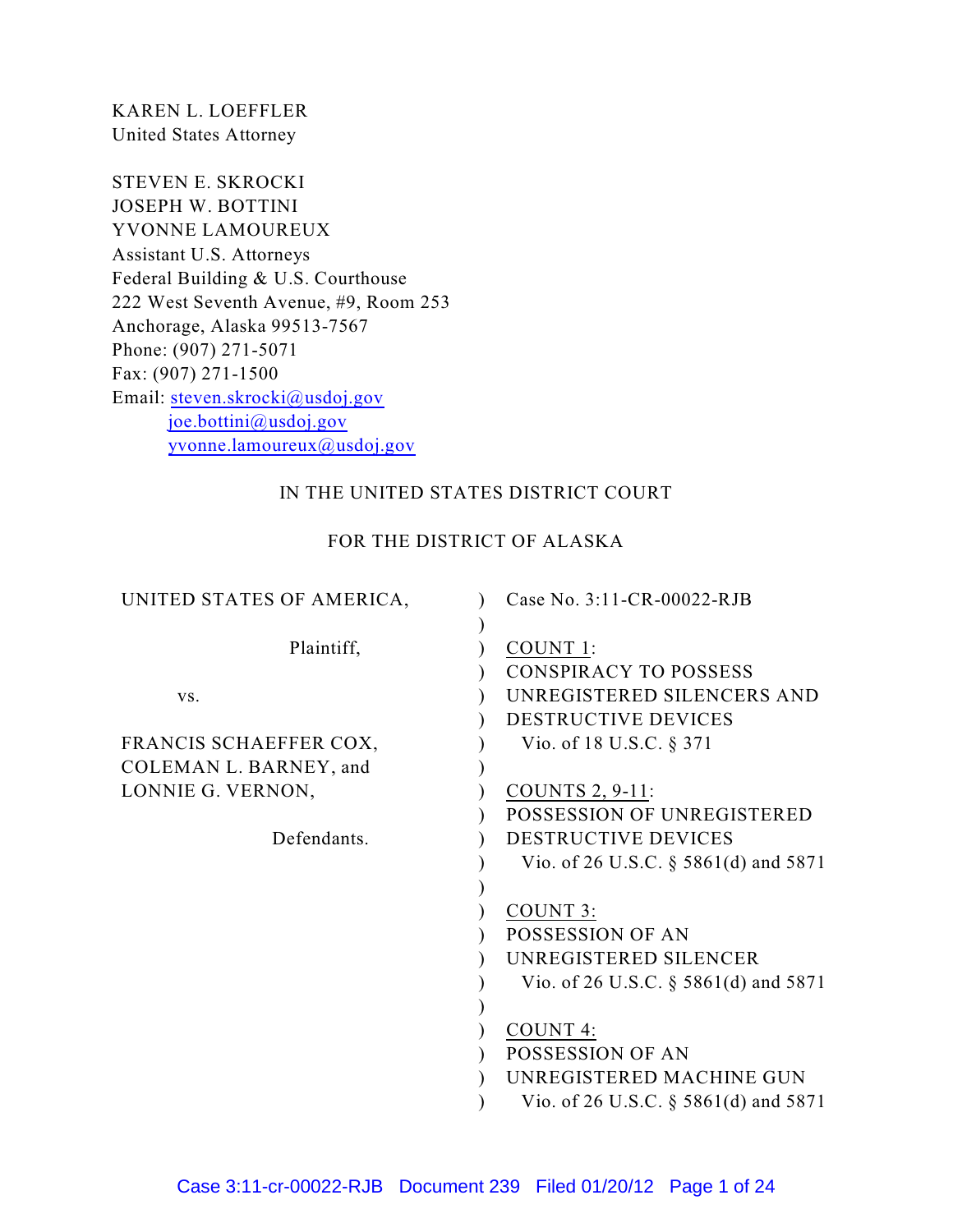```
________________________________
                                                ) COUNT 5:
                                                )
ILLEGAL POSSESSION OF
                                                \mathcal{L}\mathcal{L}\mathcal{L}\mathcal{L}\overline{)}\lambda\lambda\lambda\overline{)}\mathcal{L}\mathcal{L}\lambda\lambda\overline{)}\mathcal{L}\lambda\lambda\mathcal{L}\mathcal{L}\mathcal{L}\lambda\lambda\overline{)}\lambda\lambdaMACHINE GUN
                                                      Vio. of 18 U.S.C. § 922(o) and
                                                    924(a)(2)COUNT 6:
                                                    MAKING OF A SILENCER
                                                      Vio. of 26 U.S.C. § 5861(f) and 5871
                                                    COUNTS 7-8, 13-15:
                                                    CARRYING FIREARMS DURING A
                                                    CRIME OF VIOLENCE
                                                      Vio. of 18 U.S.C. § 924(c)(1)(A)
                                                   COUNT 12:
                                                    CONSPIRACY TO MURDER
                                                      Vio. of 18 U.S.C. §§ 1117, 1114
                                                    COUNT 16:
                                                    SOLICITATION TO COMMIT A
                                                    CRIME OF VIOLENCE
                                                      Vio. of 18 U.S.C. § 373
                                                    CRIMINAL FORFEITURE
                                                    ALLEGATIONS 1 - 7:
                                                       26 U.S.C. § 5872
```
# T H I R D S U P E R S E D I N G I N D I C T M E N T

The grand jury charges that:

# GENERAL ALLEGATIONS

At all times relevant to this indictment:

1. Francis Schaeffer Cox ("COX") was a resident of Fairbanks, Alaska. Cox

is the self-described leader of the Alaska Peacemaker Militia and the Alaska Assembly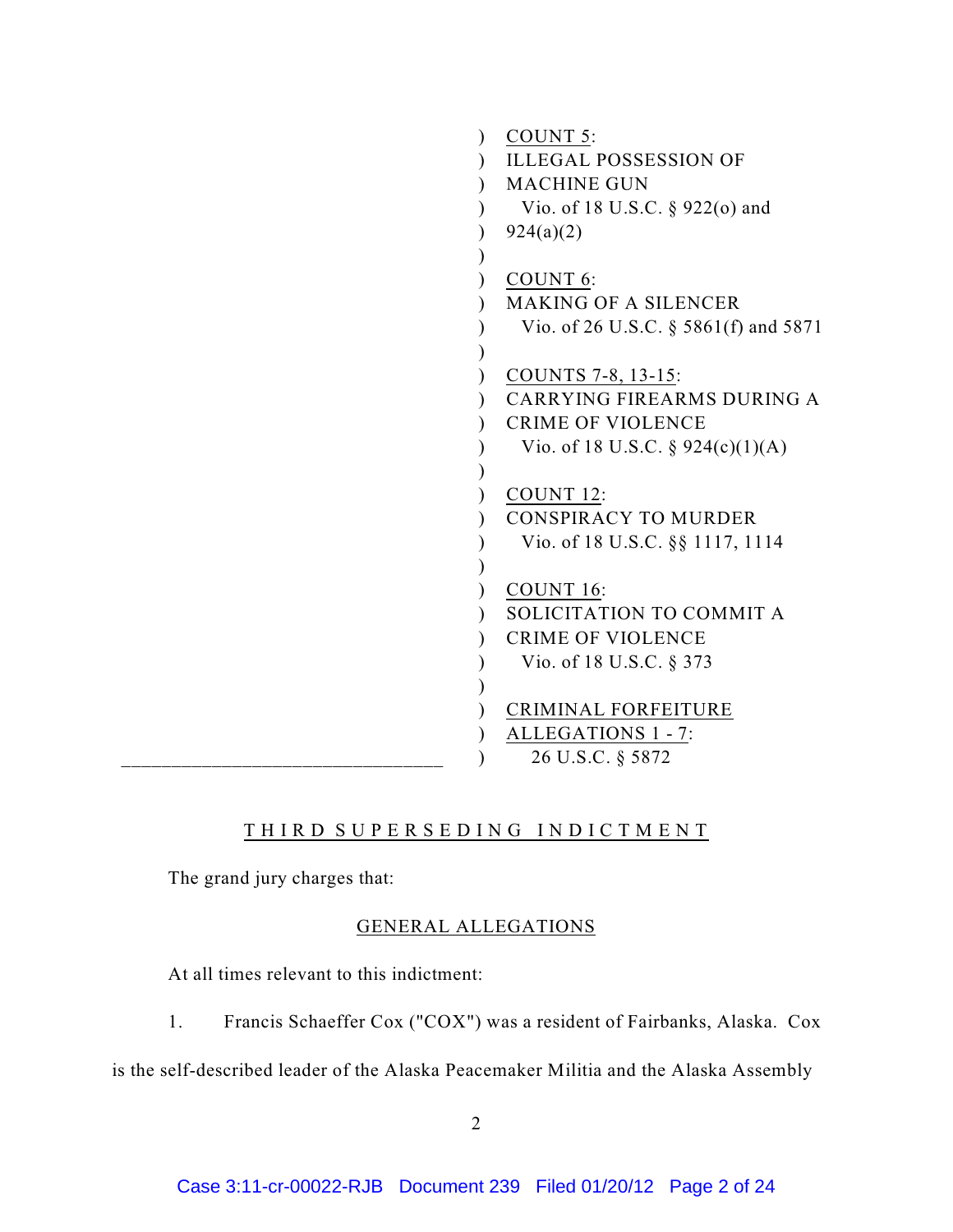Post. Cox is also the "Secretary of Defense" for the national Assembly Post, and is holder of the office self-described as "Commander-in-Chief" of the "several States of the United States of America."

2. Coleman L. Barney ("BARNEY") was a resident of North Pole, Alaska and was also a command officer of the Alaska Peacemaker Militia and a supporter of the Alaska Assembly Post.

3. Lonnie G. Vernon ("VERNON") was a resident of Salcha, Alaska and was also an officer of the Alaska Peacemaker Militia and a member of the Alaska Assembly Post.

# DEFINITIONS

4. Title 26 of the United States Code makes it unlawful for a person to possess a machine gun, a silencer or a destructive device that is not registered to that person in the National Firearms Registration and Transfer Record, or to make a firearm in violation of the provisions of Title 26 of the United States Code. *See* 26 U.S.C. Sections 5845(a) and 5861 *et seq*.

5. Title 26, United States Code, Section 5845(f)(1) defines "destructive device" to include grenades, any type of weapon by whatever name known which will, or which may be readily converted to, expel a projectile by the action of an explosive or other propellant, the barrel or barrels of which have a bore of more than one-half inch in diameter, such as a 37mm launcher combined with a "Hornet's Nest" anti-personnel round, and any combination of parts either designed or intended for use in converting any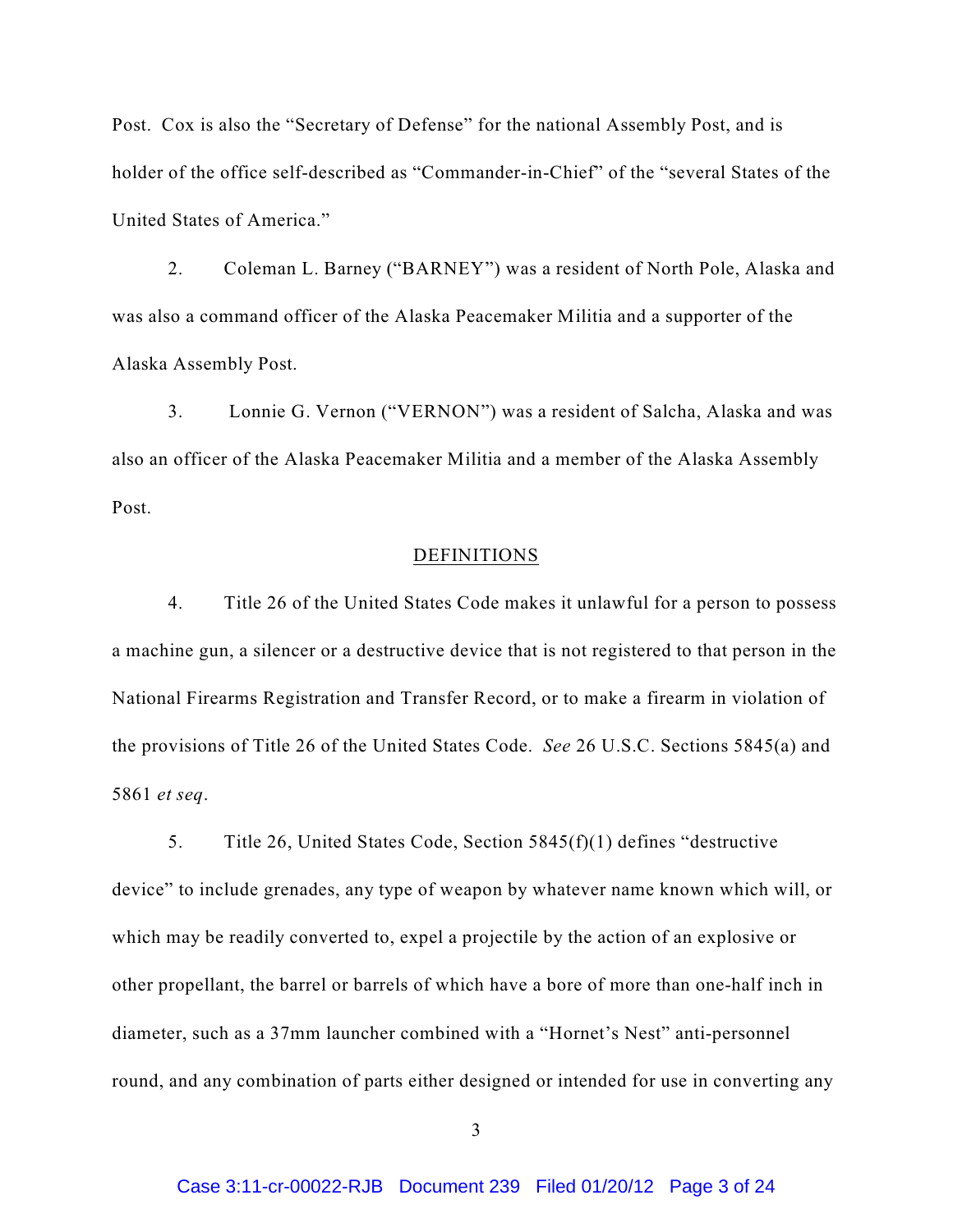device into a destructive device and from which a destructive device may be readily assembled, such as hand grenades.

6. Title 18, United States Code, Section 921 defines the term "firearm silencer" and "firearm muffler" to mean any type of device for silencing, muffling, or diminishing the report of a portable firearm, including any combination of parts, designed or redesigned, and intended for use in assembling or fabricating a firearm silencer or firearm muffler, and any part intended only for use in such assembly of fabrication.

7. Title 18, United States Code, Section 924(c) makes it unlawful to carry a firearm during and in relation to a crime of violence.

#### COUNT 1

8. Paragraphs 1-7 are re-alleged herein.

9. Beginning at a time unknown, but starting at least on or about August 1, 2009, and continuing up to on or about March 10, 2011, in the District of Alaska, the defendants, FRANCIS SCHAEFFER COX, COLEMAN L. BARNEY, and LONNIE G. VERNON, together with others known and unknown to the grand jury, did knowingly and intentionally combine, conspire, confederate and agree with each other to commit the following offenses against the United States: to knowingly receive and possess firearms, specifically, silencers and destructive devices in the form of hand grenades and 37mm launchers combined with a "Hornet's Nest" anti-personnel round, that were not registered to them in the National Firearms Registration and Transfer Record in violation of Title 26, U.S.C. Sections 5861(d) and 5871.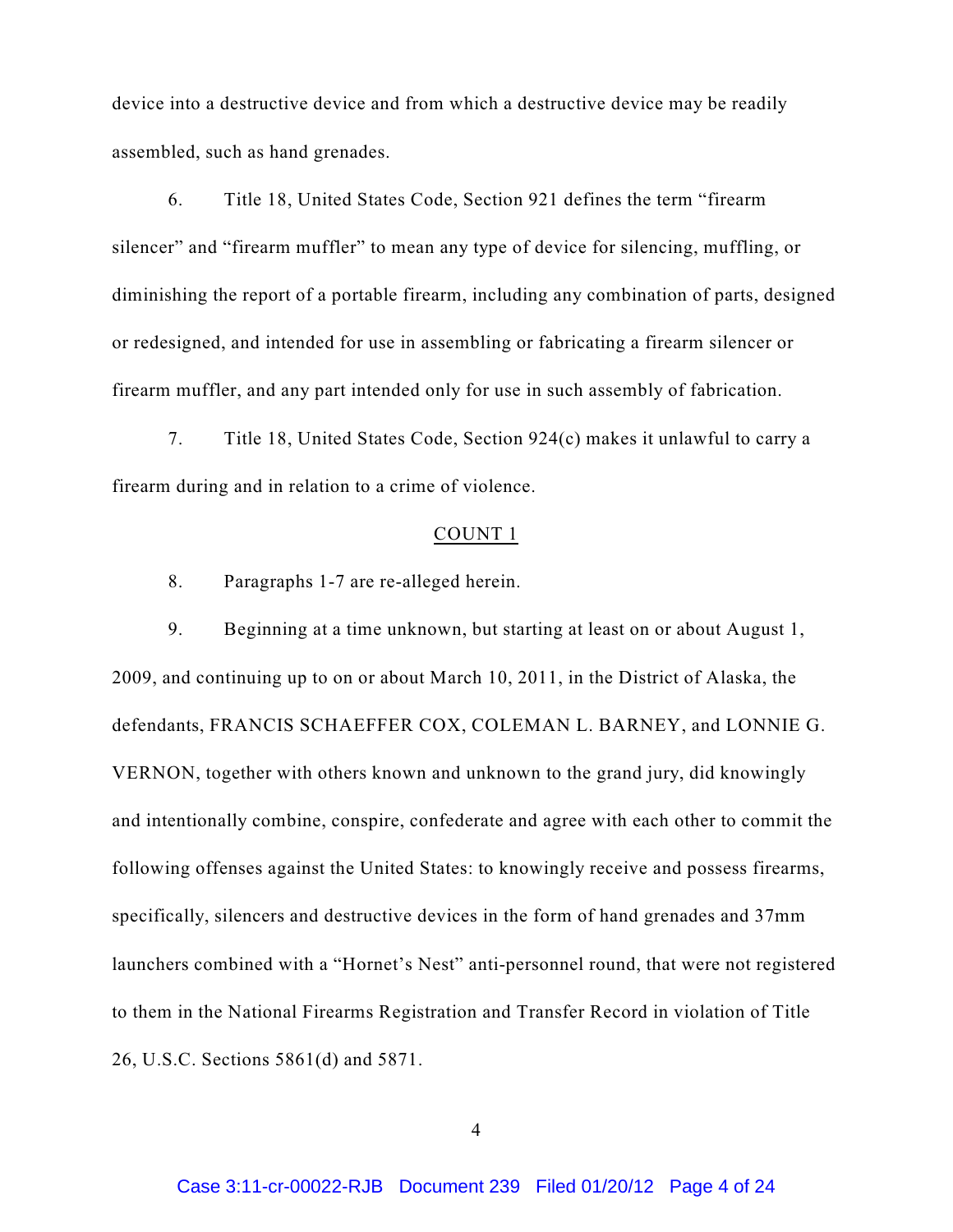#### PURPOSE OF THE CONSPIRACY

10. Throughout the time period alleged in the indictment, COX, BARNEY and VERNON possessed, acquired and sought to acquire illegal firearms, machine guns, destructive devices and firearms silencers as part of their membership in the Alaska Peacemaker Militia and the Alaska Assembly Post and in furtherance of their collective belief that at some undetermined and unknown point in the future they would be compelled to take up arms against the government, be sufficiently armed and equipped to sustain a take-over of the "government" or become a new government in the event of a "government collapse." In preparation for this "eventuality", COX used the Alaska Assembly Post to establish a military arm, a legal arm, a separate judiciary and monetary currency. In addition, COX developed a list of individuals employed by the state and federal government and tasked an unindicted co-conspirator to locate their personal information, including home addresses, so that COX and others could kill them in the event of a "government collapse", COX's arrest by law enforcement, and/or a planned takeover of government. COX, BARNEY, and others also created a plan to kill two government employees in the event that one of them was arrested by the government. The illegal firearms, machine guns, destructive devices, and firearms silencers were also possessed with the intent to thwart any effort by law enforcement from taking COX into custody and were similarly possessed in furtherance of COX's stated belief that no governmental law, state or federal, applied to him due to his status as a sovereign citizen.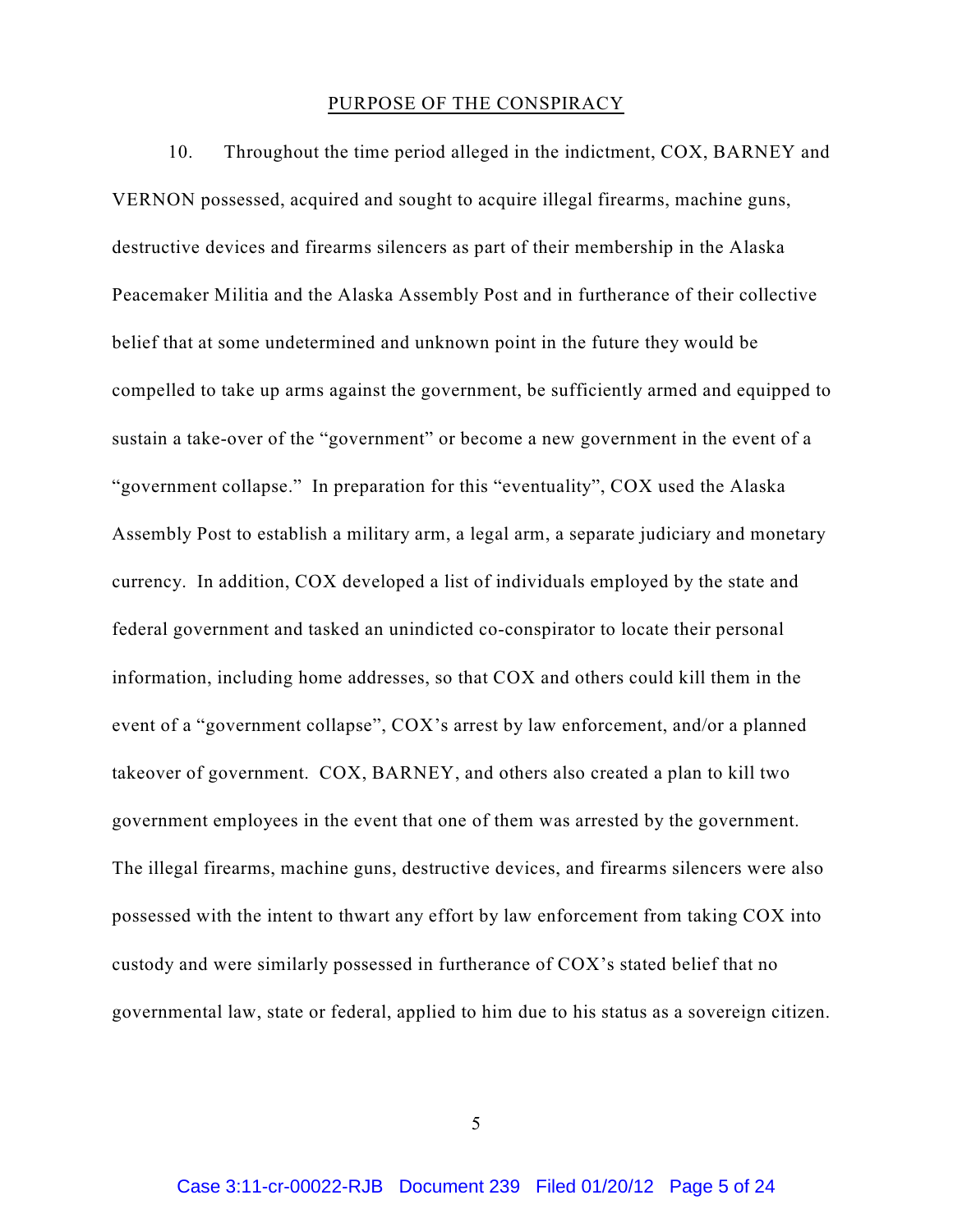# OVERT ACTS

11. In furtherance of the conspiracy, and in order to effect the objects thereof, the defendants committed numerous overt acts within the District of Alaska, including but not limited to:

A. In the fall of 2009, COX and another unindicted co-conspirator developed a plan to start a list of targets and compile personal information about individuals associated with the government. COX periodically directed the unindicted co-conspirator to update the list and locate personal information, such as home addresses, of certain individuals employed by the State of Alaska (including law enforcement), and those in certain roles employed by the State of Alaska and the United States including federal law enforcement officers. In the spring of 2010, COX met with the unindicted co-conspirator and directed the unindicted co-conspirator to add to the list certain federal officers and employees, including officers of the United States Marshals Service, the Transportation Security Administration, and the Department of Homeland Security Customs and Border Protection, and Alaska State Troopers. During this meeting, the unindicted coconspirator drew a sketch of the federal building in Fairbanks, Alaska while COX and the unindicted co-conspirator discussed how to identify federal law enforcement officers. Between the fall of 2009 and March 2011, COX, BARNEY, and VERNON intended to rely on the list and corresponding information gathered in order to kill those individuals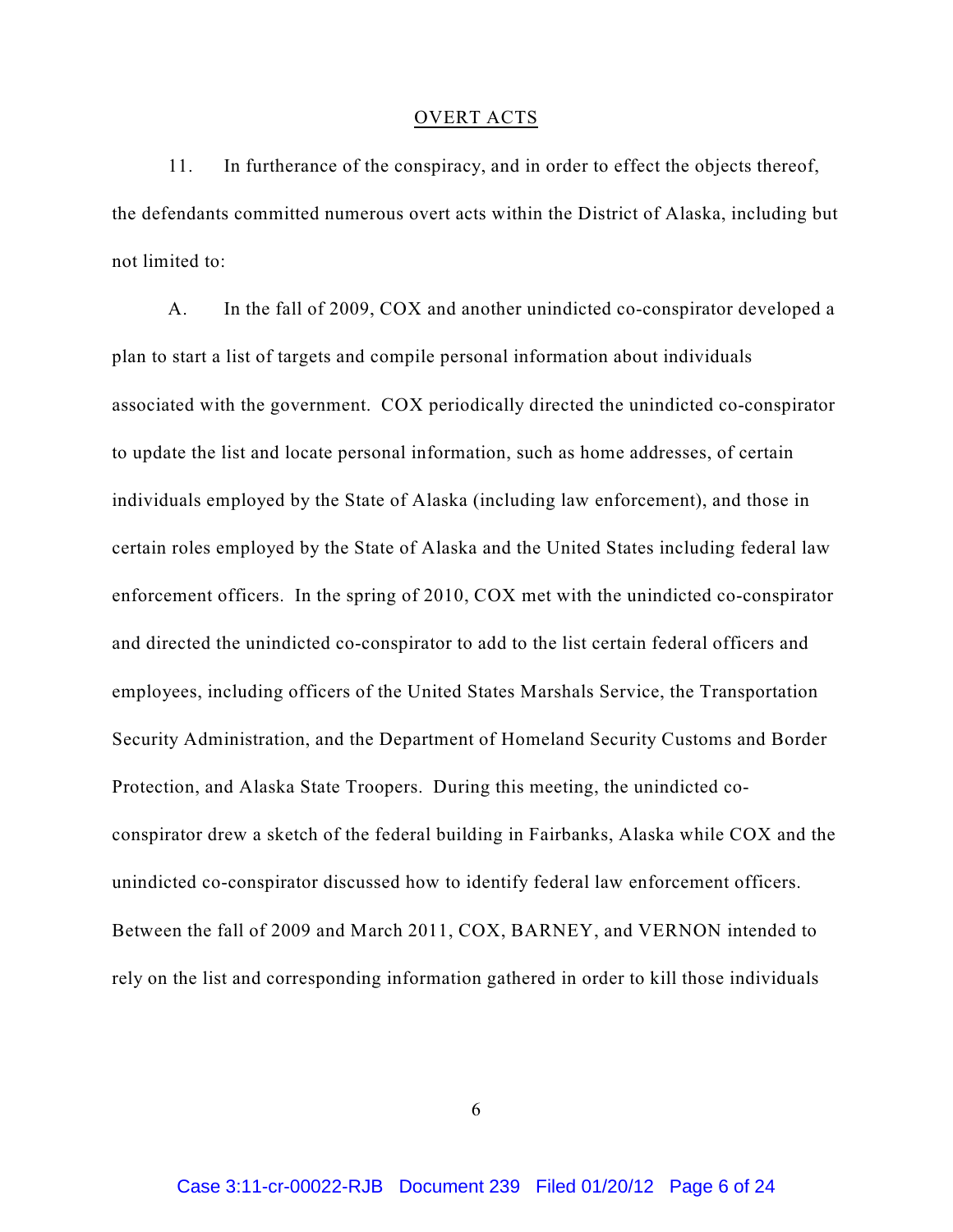in the event of a "government collapse", COX's arrest by law enforcement, and/or a planned takeover of government by them.

B. In November, 2010, COX was scheduled for a television interview before a local television station in North Pole, Alaska. Prior to the interview, COX, BARNEY, VERNON and others developed an operational/tactical plan designed to provide armed security and protection for COX based on COX's stated belief that a federal (and completely fictitious) "hit team" had been sent to Fairbanks to assassinate him. BARNEY was the commanding officer of the armed security detail.

C. As part of the armed security detail/team, COX, BARNEY, VERNON and others known and unknown to the grand jury developed a tactical plan to provide security for COX. Part of the tactical plan included the wearing of body armor, the possession of hand grenades, arming with semi-automatic weapons, the possession of 37mm launchers loaded with Hornets Nest anti-personnel rounds along with the creation and implementation of a deadly force policy in the event the federal agents arrived to arrest or attempt to kill COX.

D. On or about November 23, 2010, as part of the security detail, BARNEY, VERNON, and others known and unknown to the grand jury established a tactical and armed perimeter security force of militia members around COX while COX was doing the television interview. This perimeter security force, among other things, trespassed on the private property of local citizenry while "patrolling"on COX's behalf, constructed a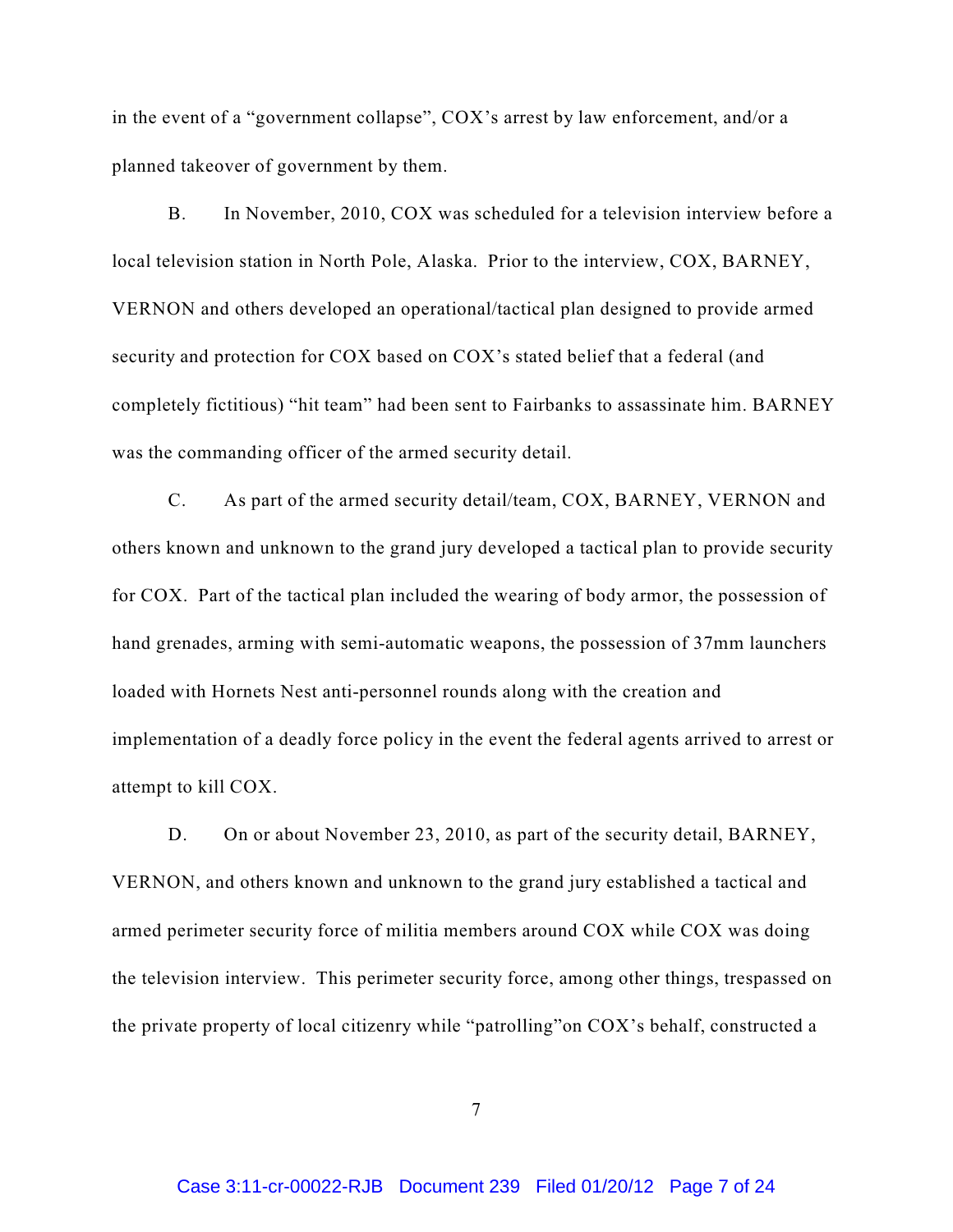vehicular funneling point in order to stop and inspect the vehicles and identities of private citizens, and did, in fact, stop private citizens without lawful authority and under the force of arms. With respect to these citizens, the security detail asked for names and identification and prevented citizens from traveling either to their place of employment or their own private residences.

E. While enacting this security detail, BARNEY and VERNON were armed with firearms. BARNEY was armed with a semi-automatic assault rifle, an AR-15 .223 rifle. Attached to the "rail mount" of the semi-automatic rifle was a 37mm launcher. Loaded inside the 37 mm launcher was a "Hornets Nest" anti-personnel round. VERNON was armed with a semi-automatic assault rifle, a Sig Arms AR-15 .223 rifle.

F. In late November, 2010, COX paid for 16,000 newspaper advertisements which stated the following:

### *Court Fraud! Thousands of Judgments Void*

*The laws of The Judiciary appear to have been fraudulently displaced by a privately owned for profit corporation deceptively named the "Alaska Court System." This corporation and the Alaska Bar Association are under criminal investigation. If you have had a case decided without full disclosure of the true nature of the "Alaska Court System" the damages can be corrected. Judgments can be overturned and you may be entitled to restitution! A public meeting to explain the process in simple laymen's terms will be held at the CARLSON*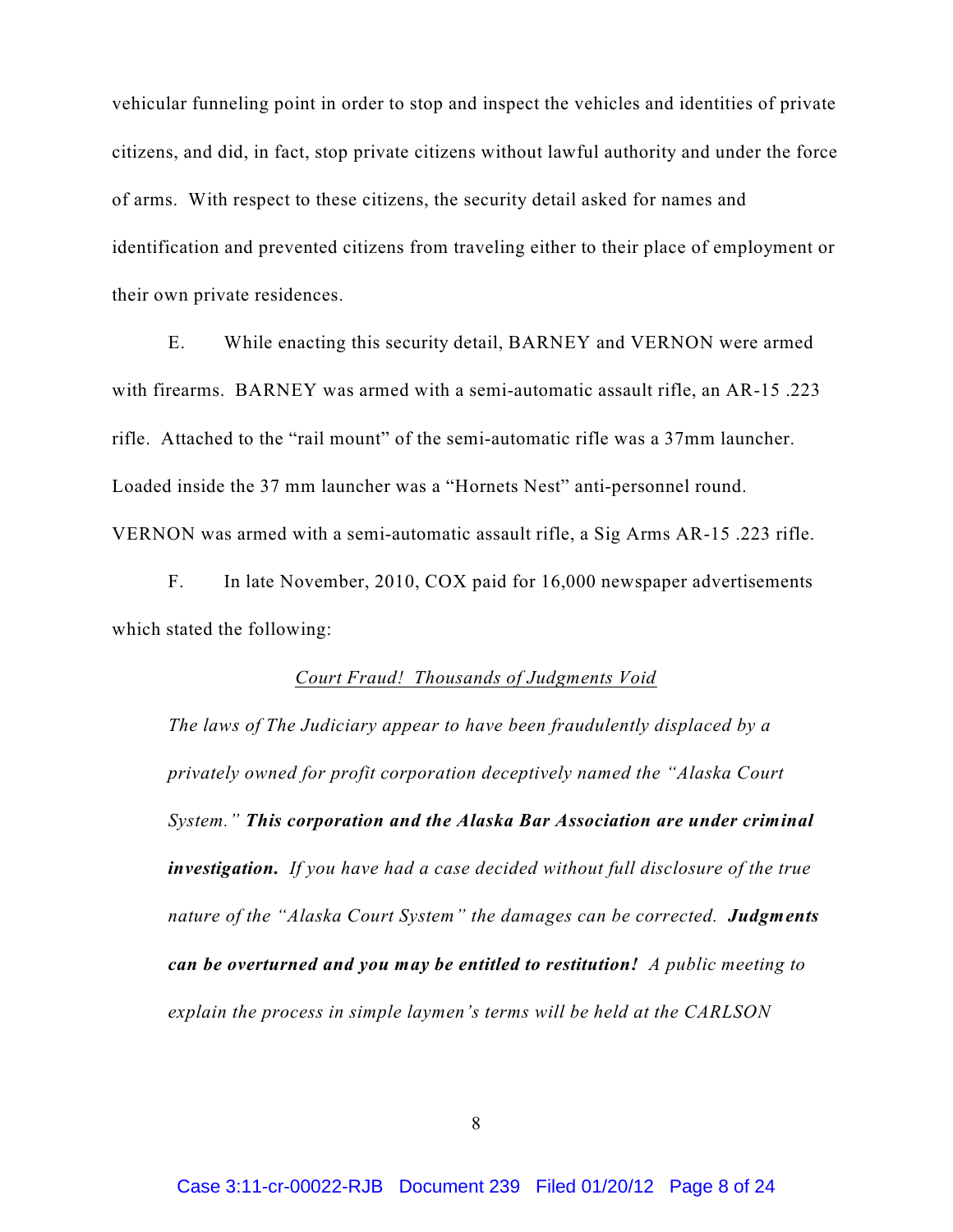*CENTER ON DECEMBER 1, AT 6:30 PM. For more information, please call 456- 2482.*

(Emphasis in original)

G. In December, 2010, COX, BARNEY, the Alaska Assembly Post and the National Assembly Post organized a "common law court" for the purpose of "trying" COX for violations of Alaska law for which COX had already been convicted and/or charged. COX arranged for, and invited a "common law judge" to conduct the proceedings. On or about January 16, 2011, the "common law jury", partially composed of BARNEY and VERNON, unanimously "acquitted" COX of a prior conviction of Reckless Endangerment, in violation of A.S. 11.41.250, a charge COX had pled guilty to in state court, and acquitted him of a charge of Misconduct Involving Weapons in the  $5<sup>th</sup>$ Degree, in violation of A.S. 11.61.220, a crime for which he was scheduled to stand trial.

H. In December, 2010, Cox appeared at a hearing before the Hon. Jane F. Kauvar, in District Court for the State of Alaska, at Fairbanks. Prior to COX's appearance, COX, BARNEY, VERNON and other members of the militia developed a tactical security plan in the event COX was arrested by law enforcement. As part of that security plan, the militia members developed a deadly force policy to use against law enforcement. At the hearing, COX told Judge Kauvar, among other things, that neither the Alaska district court nor any government had any jurisdiction over him.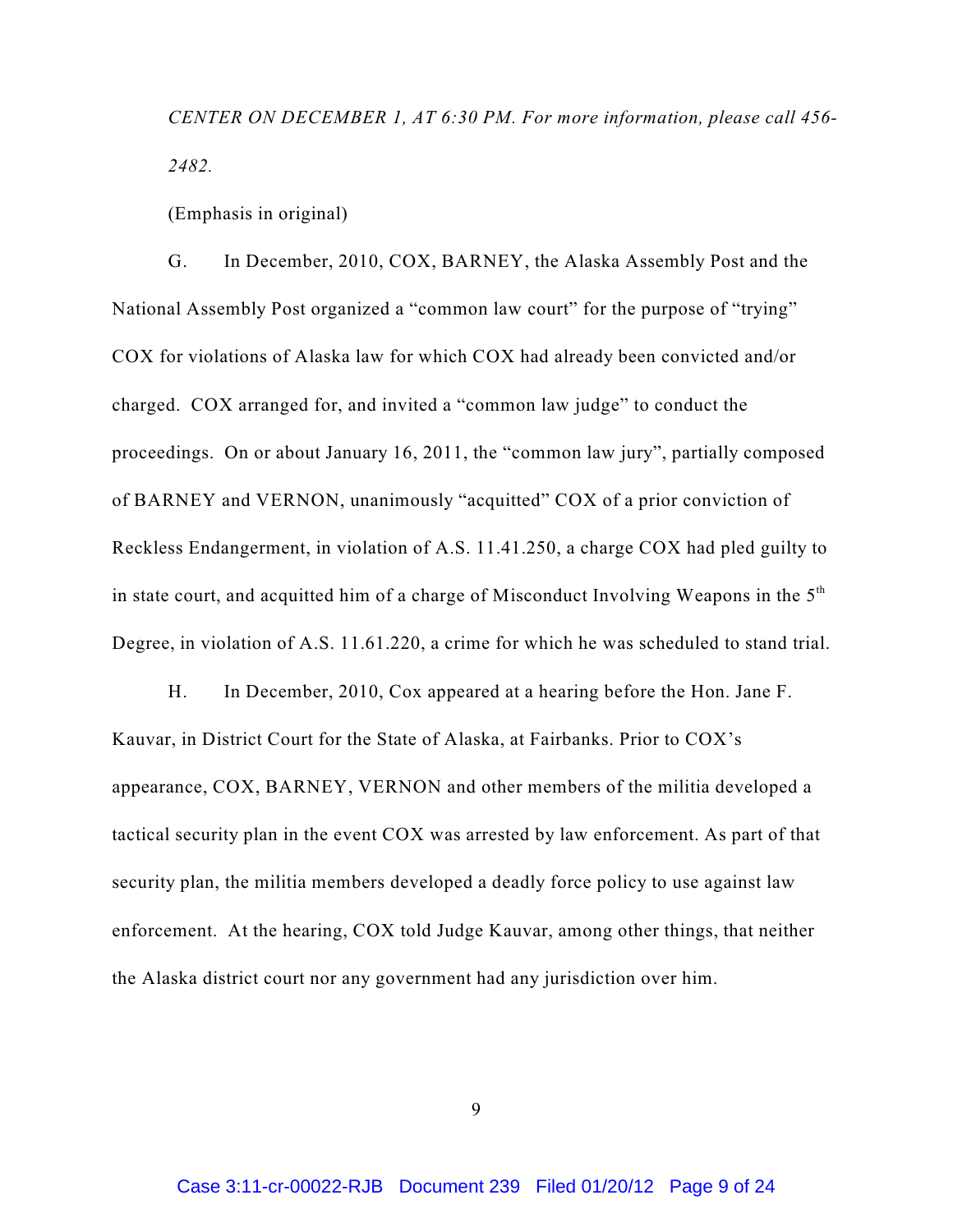I. After a hearing in December 2010, COX told an Alaska State Trooper that his militia had the Alaska State Troopers outmanned and outgunned and could have them all dead in one night. COX failed to appear for the next scheduled hearing on or about February 14, 2011 and a warrant was issued for his arrest. Thereafter, COX sought refuge in the homes of, respectively, VERNON and BARNEY.

J. On or about February 4, 2011, COX instructed VERNON and another person to travel to Anchorage to acquire hand grenades. COX explained to VERNON that he has access to the explosive described by COX as "C-4", that he currently possessed some grenades with two-second fuses, and that he knew how to make grenades operational. VERNON stated that he knew that a person could add phosphorous to the grenades.

K. From February 4 through February 6, 2011, at the direction of COX, VERNON and another person travelled to and stayed in Anchorage for the purpose of obtaining hand grenades.

L. On or about February 4, 2011, while in Anchorage, VERNON met with others in an effort to obtain grenade bodies and approximately 50 grenade fuses.

M. From February 4, 2011, through March 10, 2011, VERNON and COX discussed the location of several self-described "weapons caches."

N. On February 12, 2011, COX held a meeting with others associated with the command staff of the Alaska Peacemaker Militia. COX advised that he was not going to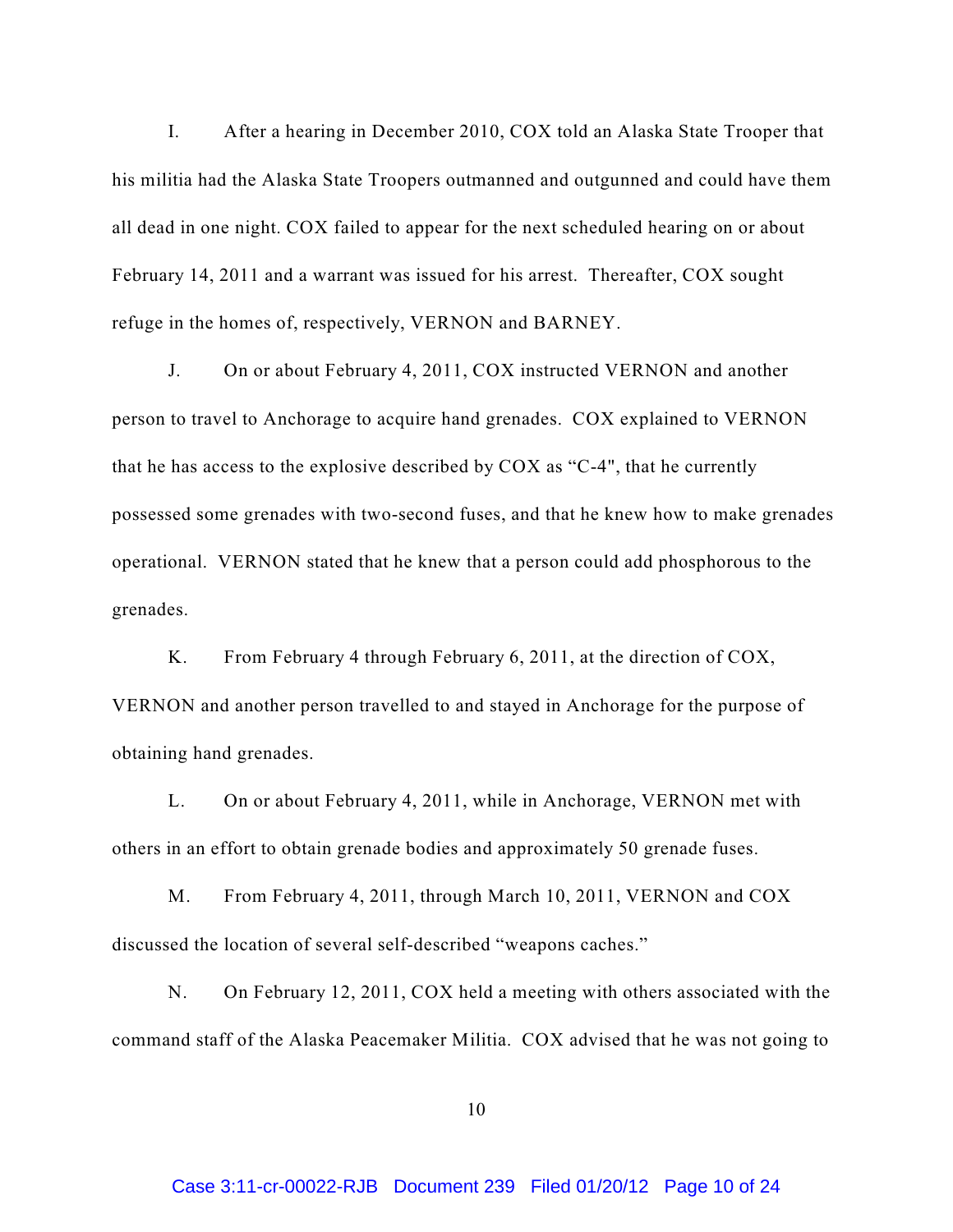appear for his upcoming court hearing on February 14, 2011. COX directed the others regarding actions they should take in the event that COX was arrested for failing to appear. COX and others developed a "2-4-1" plan that if COX or any militia members were killed then COX and the others would kill two other people (specifically law enforcement, judges, or district attorneys) in return.

O. On or about February 12, 2011, in a meeting with BARNEY, COX stated that he would like to get grenades with "eight-second fuses." COX also stated that he wanted powder for the grenades that was stronger than what he currently had. COX stated that they had two-second fuses on his grenades.

P. On or about February 12, 2011, COX provided home addresses of law enforcement officers to another individual and directed that individual to obtain the target list with additional information from an unindicted co-conspirator and to conduct surveillance at law enforcement officers' homes.

Q. On or about February 21, 2011, COX, BARNEY and another individual went to a "weapons cache" and removed approximately eight grenades and an assortment of other weapons.

R. On or about February 26, 2011, COX and BARNEY met with another person and requested to purchase, and ordered a pistol and silencer matched set, agreeing to pay \$1,000 each. COX later agreed to trade a C-93 semi-automatic rifle, with a lower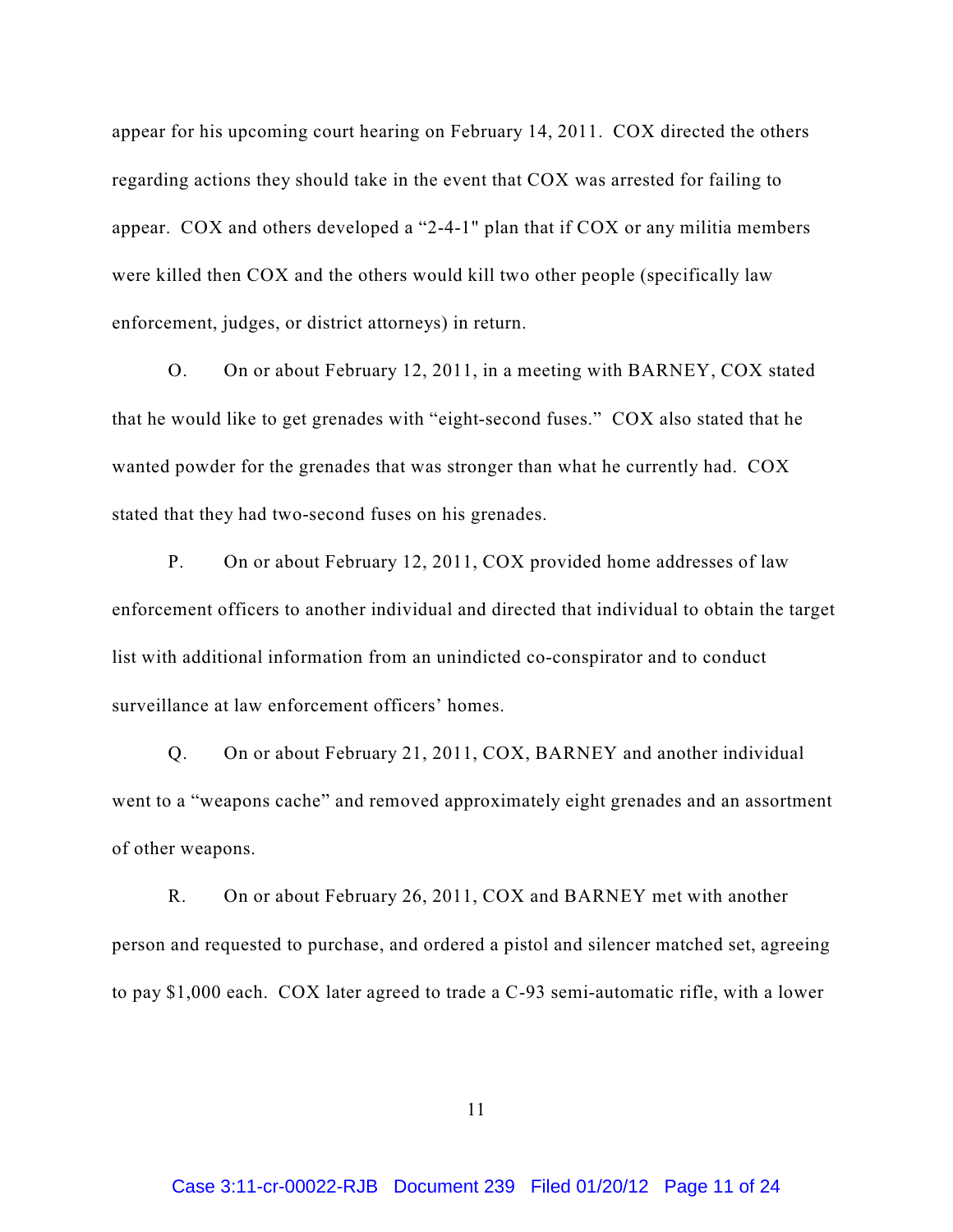receiver, in lieu of the \$1,000 cash purchase price. COX stated that the lower end receiver would, after some modification, make the C-93 a fully automatic firearm.

S. On or about March 1, 2011, COX met with the same person that they ordered the pistol and silencers from and ordered 25 grenades. COX stated that the grenades he currently possessed had two-second fuses. COX asked if the grenades that were for sale were eight-second fuses and asked if he (COX) could get a volume discount on the price. COX stated if they could get the price below \$70 per grenade, he could buy as much as he wanted.

T. On or about March 4, 2011, COX was informed that only eight grenades were available at a specific price. COX replied he was under the impression he would be receiving 25 grenades. COX nevertheless agreed to purchase the eight hand grenades and thought the price was reasonable. COX also stated that once he got his family transported out of Alaska he was going to return to Alaska to wage guerilla warfare.

U. On or about March 7, 2011, COX and a militia member traveled together in an attempt to locate an unindicted co-conspirator in an attempt to acquire the list of targets described in paragraph 11 A of this section. COX and the militia member were unable to locate the unindicted co-conspirator. COX left contact information for him at the residence of the unindicted co-conspirator. Later that evening, COX met in person with the unindicted co-conspirator in an attempt to obtain a copy of the target list which COX intended to distribute to other members of the militia.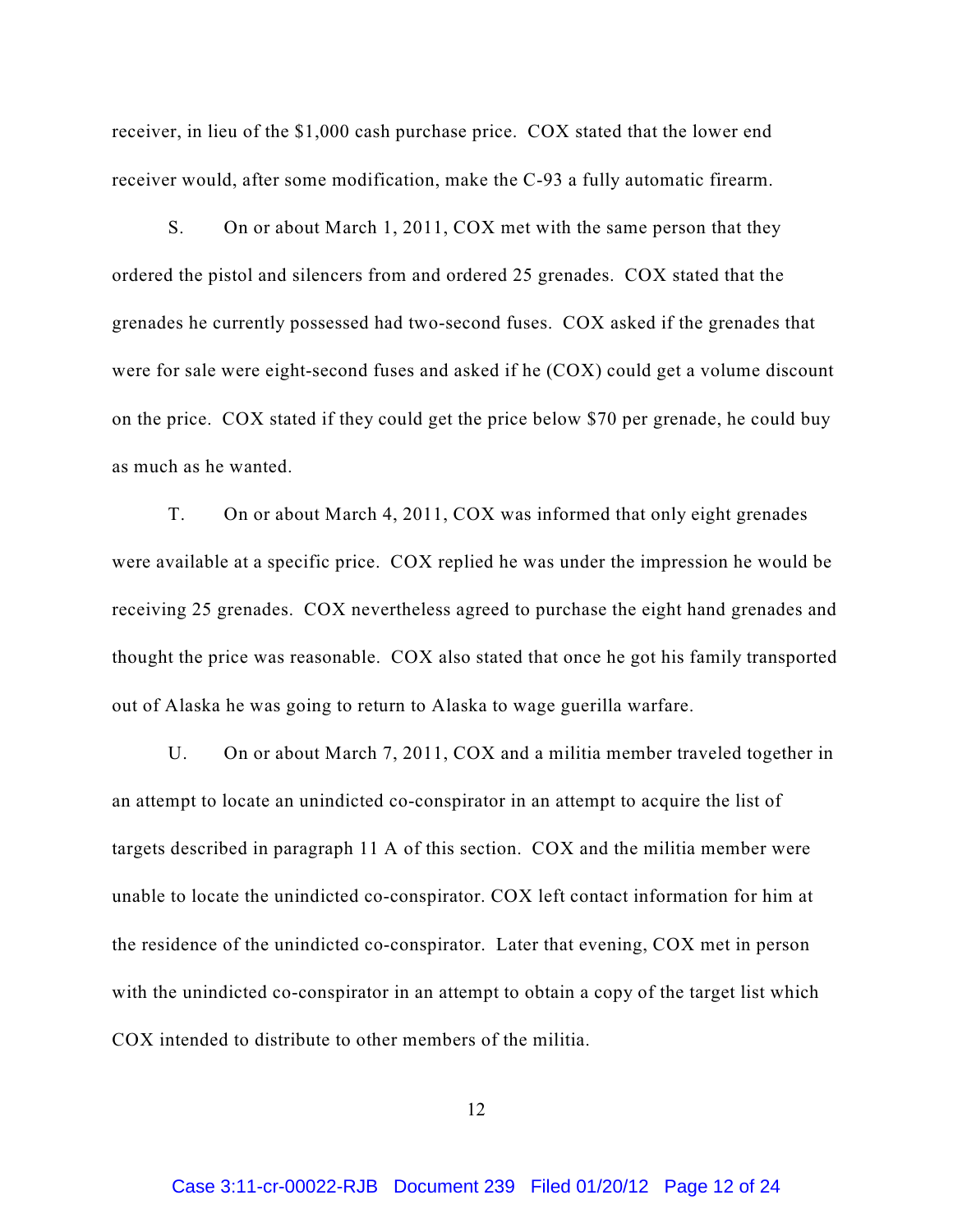V. On March 10, 2011, COX and BARNEY met with the person with whom they had placed their order for a pistol equipped with a silencer and grenades so that they could purchase these items. COX and BARNEY each received a pistol with a silencer and were arrested while in the process of examining the four hand grenades, not knowing that the grenades were inert. BARNEY carried \$5,000 in cash on his person for the purpose of purchasing additional guns and destructive devices.

W. From on or about February 19, 2011, and continuing up to March 10, 2011, COX and BARNEY stored the components for destructive devices, a fully automatic Sten 9mm machine gun, serial number FB2539, and a .22 caliber firearm silencer and associated Walther P-22, .22 pistol, serial number N063641 in a utility trailer on BARNEY's property.

X. On March 10, 2011, COX and BARNEY moved the white trailer from BARNEY's property and left it parked in the parking lot of the Ice Park, in Fairbanks, Alaska. At that time, the trailer contained four live smoke grenade fuses, 17 grenade bodies, black powder, chemical welding solution, a Sten 9mm fully automatic machine gun, serial number FB2539, a Walther P-22 .22 caliber pistol, serial number N063641, and .22 firearm silencer, two 37mm launchers, and four "Hornet's Nest" anti-personnel rounds.

Y. On March 10, 2011, LONNIE VERNON purchased a .22 pistol/silencer combination, and two hand grenades from the same individual as COX and BARNEY, not knowing that the grenades were inert.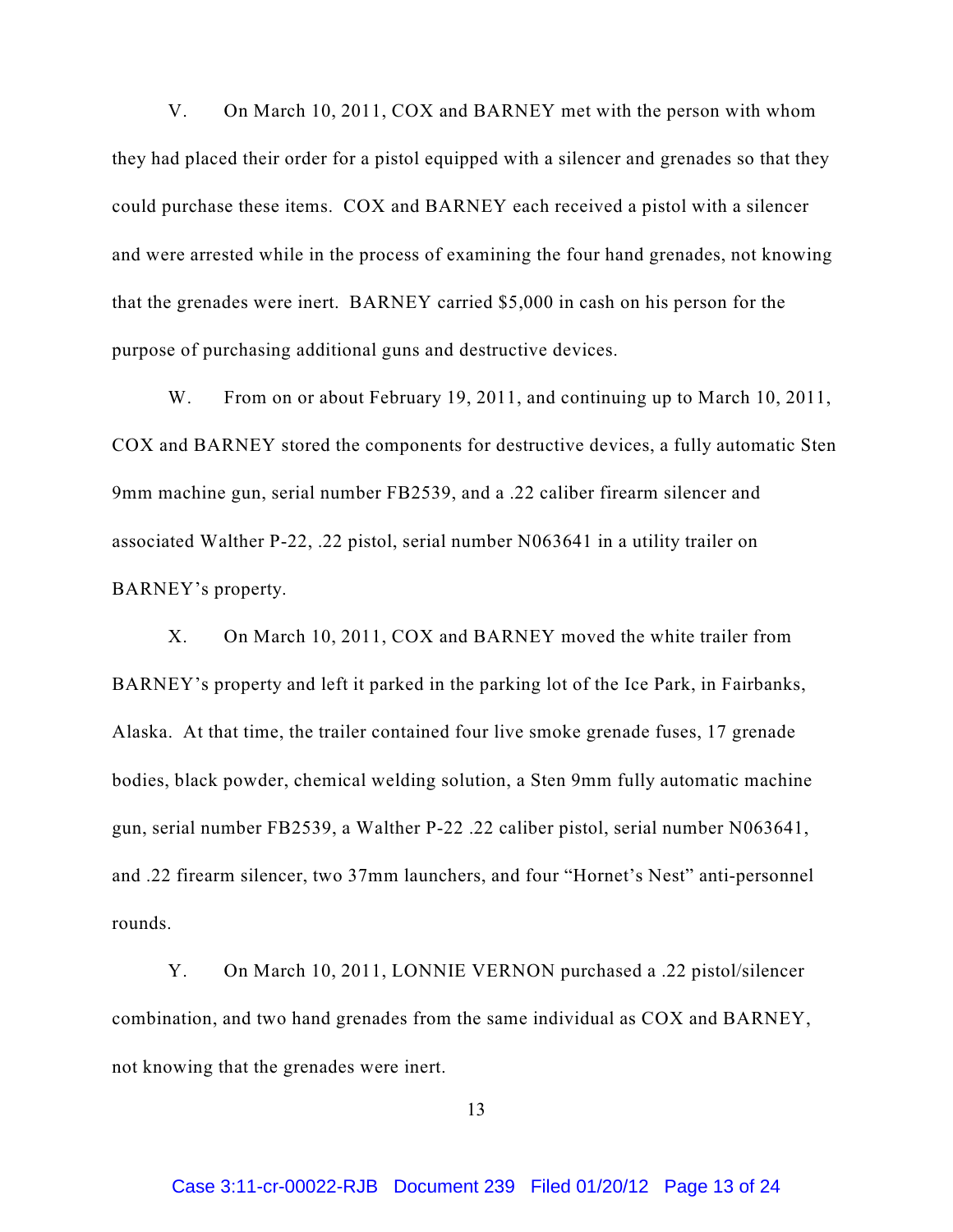All of which is in violation of Title 18, United States Code, Section 371.

### COUNT 2

12. Paragraphs 1 through 7 are re-alleged herein.

13. Between on or about February 4, 2011, and continuing until on or about March 10, 2011, in the District of Alaska, the defendants, FRANCIS SCHAEFFER COX and COLEMAN L. BARNEY, did knowingly possess firearms, specifically destructive devices in the form of any combination of parts either designed or intended for use in converting any device into a destructive device and from which a destructive device may be readily assembled, specifically four hand grenades, which were not registered to either of them in the National Firearms Registration and Transfer Record.

All of which is in violation of Title 26, United States Code, Sections 5861(d) and 5871.

## COUNT 3

14. Paragraphs 1 through 7 are re-alleged herein.

15. Beginning at an exact time unknown to the grand jury, but at least from on or about January 8, 2008, and continuing until on or about March 10, 2011, in the District of Alaska, the defendant, FRANCIS SCHAEFFER COX, did knowingly possess a firearm, specifically a silencer attached to a .22 caliber Walther Model P-22, serial number N063641, which was not registered to him in the National Firearms Registration and Transfer Record.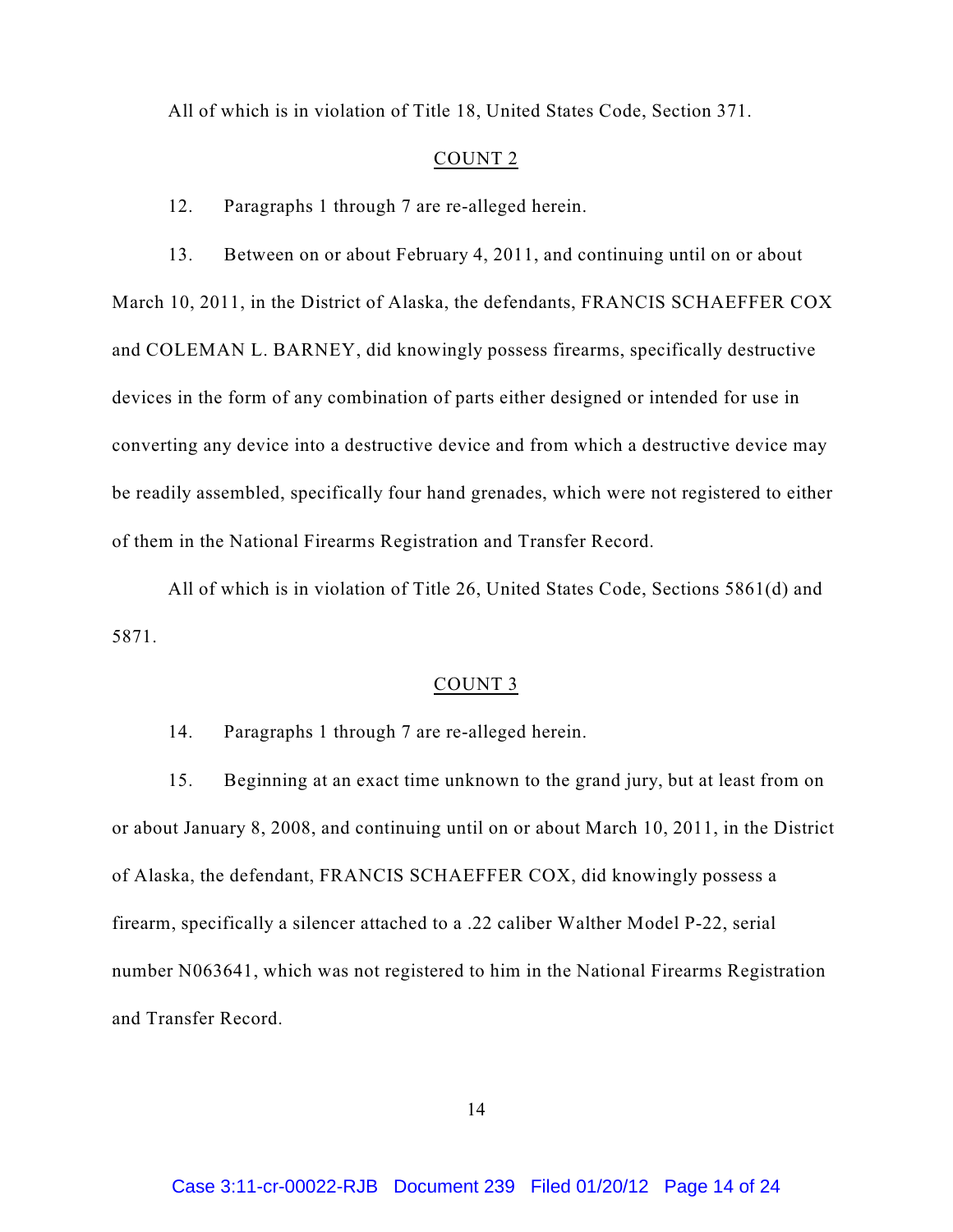All of which is in violation of Title 26, United States Code, Sections 5861(d) and 5871.

# COUNT 4

16. Paragraphs 1 through 7 are re-alleged herein.

17. Between on or about March 1, 2010, and continuing until on or about March 10, 2011, in the District of Alaska, the defendant, FRANCIS SCHAEFFER COX, did knowingly possess a firearm, specifically a Sten 9mm machine gun, serial number FB2539, which was not registered to him in the National Firearms Registration and Transfer Record.

All of which is in violation of Title 26, United States Code, Sections 5861(d) and 5871.

# COUNT 5

18. Paragraphs 1 through 7 are re-alleged herein.

19. Between on or about March 1, 2010, and continuing until on or about March 10, 2011, in the District of Alaska, the defendant, FRANCIS SCHAEFFER COX, did knowingly possess a machine gun, specifically a Sten 9mm machine gun, serial number FB2539.

All of which is in violation of Title 18, United States Code, Sections 922(o) and  $924(a)(2)$ .

# COUNT 6

20. Paragraphs 1 through 7 are re-alleged herein.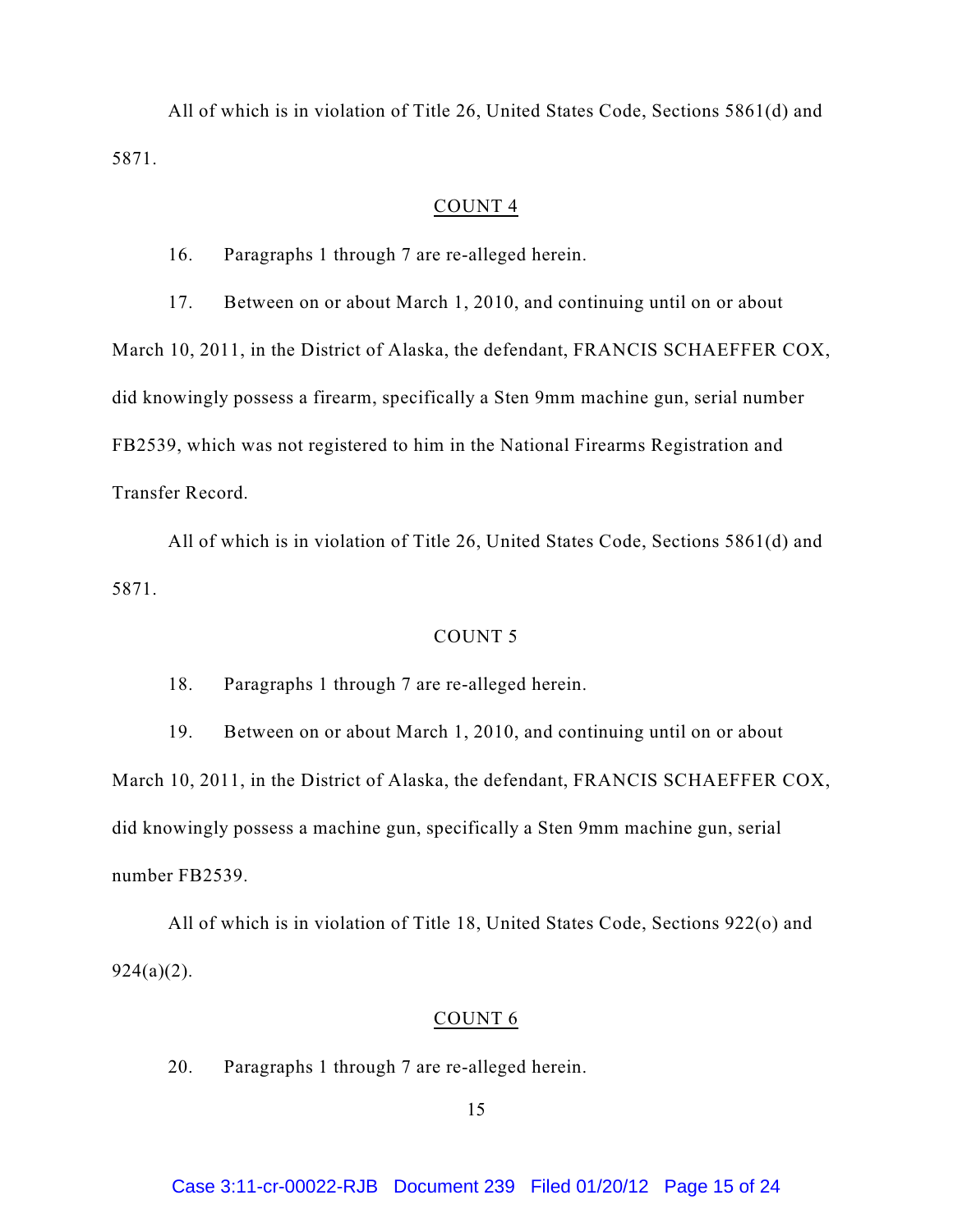21. Beginning at an exact time unknown to the grand jury, but at least from on or about January 8, 2008 and continuing until on or about March 10, 2011, in the District of Alaska, the defendant, FRANCIS SCHAEFFER COX, did knowingly make a firearm, specifically a silencer which was attached to a .22 caliber Walther Model P-22, serial number N063641, in violation of Title 26 of the United States Code.

All of which is in violation of Title 26, United States Code, Sections 5861(f) and 5871.

#### COUNT 7

22. Paragraphs 1 through 7 are re-alleged herein.

23. On or about March 10, 2011, within the District of Alaska, the defendant, FRANCIS SCHAEFFER COX did knowingly carry a firearm, specifically, a Glock .45 caliber, serial number MMT235, during and in relation to a crime of violence, that is, conspiracy to possess silencers and destructive devices in violation of Title 18, United States Code, Section 371, as described in Count 1 of this indictment, all of which is in violation of Title 18, United States Code, Section 924(c)(1)(A)(i).

### COUNT 8

24. Paragraphs 1 through 7 are re-alleged herein.

25. On or about March 10, 2011, within the District of Alaska, the defendant, COLEMAN L. BARNEY did knowingly carry firearms, specifically, a Glock .40 pistol, serial number MBU924, and a Ruger .380 pistol, serial number 371-50501, during and in relation to a crime of violence, that is, conspiracy to possess silencers and destructive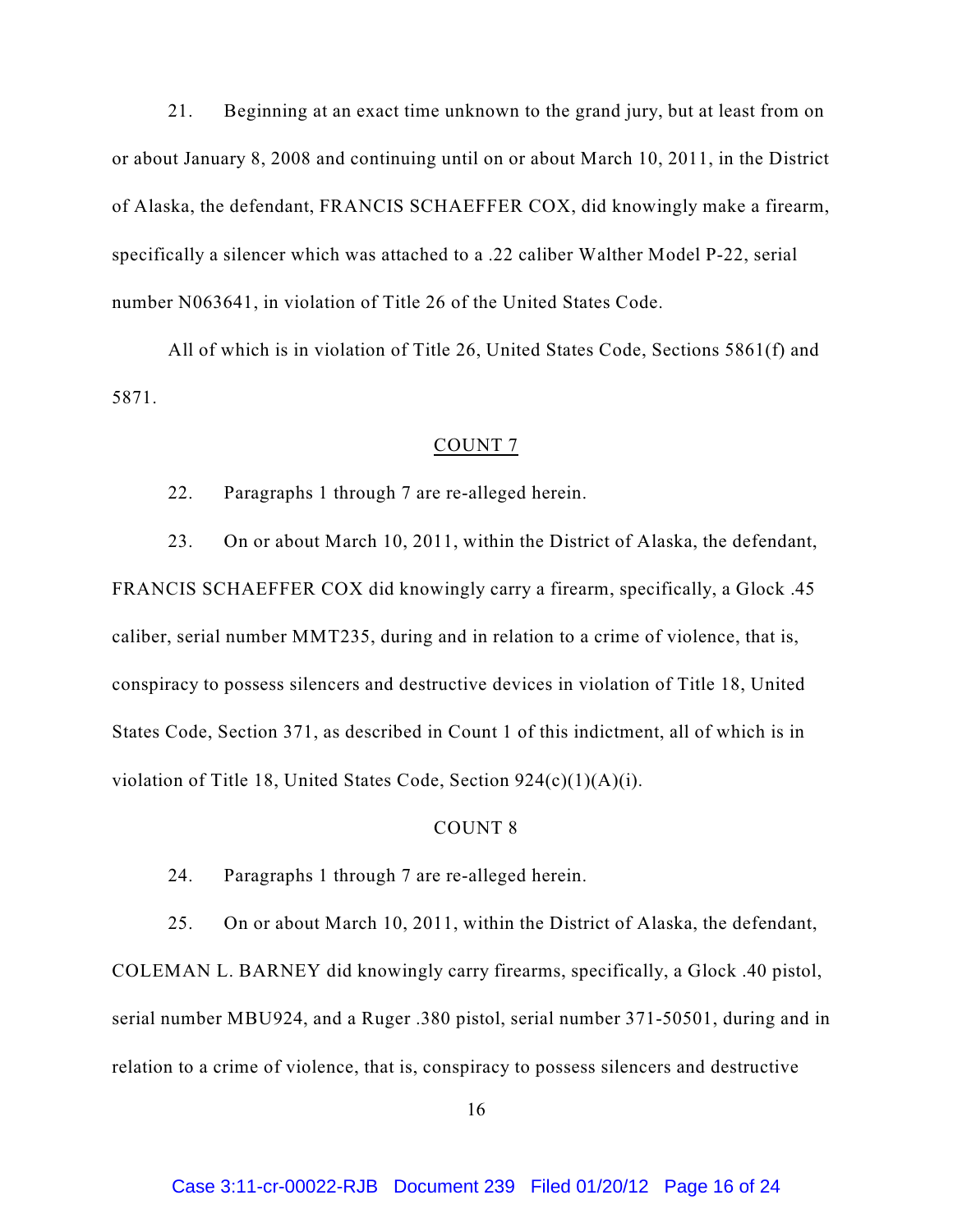devices in violation of Title 18, United States Code, Section 371, as described in Count 1 of this indictment, all of which is in violation of Title 18, United States Code, Section  $924(c)(1)(A)(i)$ .

#### COUNT 9

26. Paragraphs 1 through 7 are re-alleged herein.

27. On or about November 23, 2010, in the District of Alaska, the defendant, COLEMAN L. BARNEY, did knowingly possess a destructive device, specifically a 37mm launcher loaded with a "Hornets Nest" anti-personnel round, which was not registered to him in the National Firearms Registration and Transfer Record.

All of which is in violation of Title 26, United States Code, Sections 5861(d) and 5871.

# COUNT 10

28. Paragraphs 1 through 7 are re-alleged herein.

29. Beginning at an exact time unknown to the grand jury, but at least from on or about November 23, 2010, and continuing up to on or about March 10, 2011, in the District of Alaska, the defendant, FRANCIS SCHAEFFER COX, did knowingly possess a destructive device, specifically a "Hornets Nest" anti-personnel round and an associated 37mm launcher, which was not registered to him in the National Firearms Registration and Transfer Record.

All of which is in violation of Title 26, United States Code, Sections 5861(d) and 5871.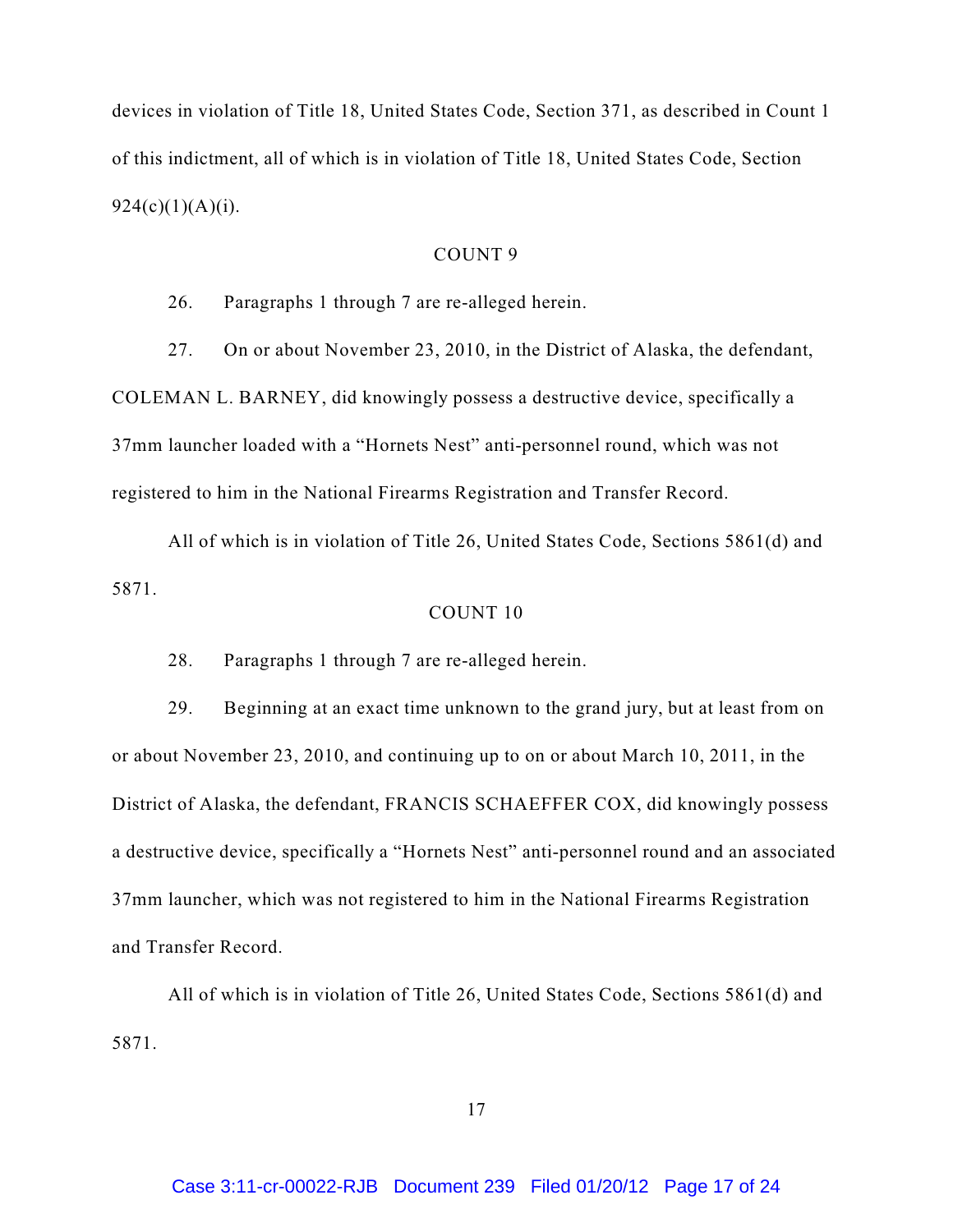### COUNT 11

30. Paragraphs 1 through 7 are re-alleged herein.

31. On or about March 10, 2011, in the District of Alaska, the defendant, COLEMAN L. BARNEY, did knowingly possess a destructive device, specifically four "Hornets Nest" anti-personnel rounds and two associated 37mm launchers, which was not registered to him in the National Firearms Registration and Transfer Record.

All of which is in violation of Title 26, United States Code, Sections 5861(d) and 5871.

#### COUNT 12

32. Paragraphs 1 through 7 are re-alleged herein.

33. Between on or about August 2009, and continuing up to on or about March 10, 2011, in the District of Alaska, the defendants, FRANCIS SCHAEFFER COX, COLEMAN L. BARNEY, and LONNIE G. VERNON did knowingly, willfully, and unlawfully conspire and agree together and with other persons known and unknown to the grand jury to kill, with premeditation and malice aforethought, officers and employees of the United States, including law enforcement officers, while such officers are engaged in and on account of the performance of official duties, in violation of Title 18, United States Code, Sections 1111 and 1114.

34. In furtherance of the conspiracy, and in order to effect the object thereof, the defendants committed numerous overt acts within the District of Alaska, including but not limited to: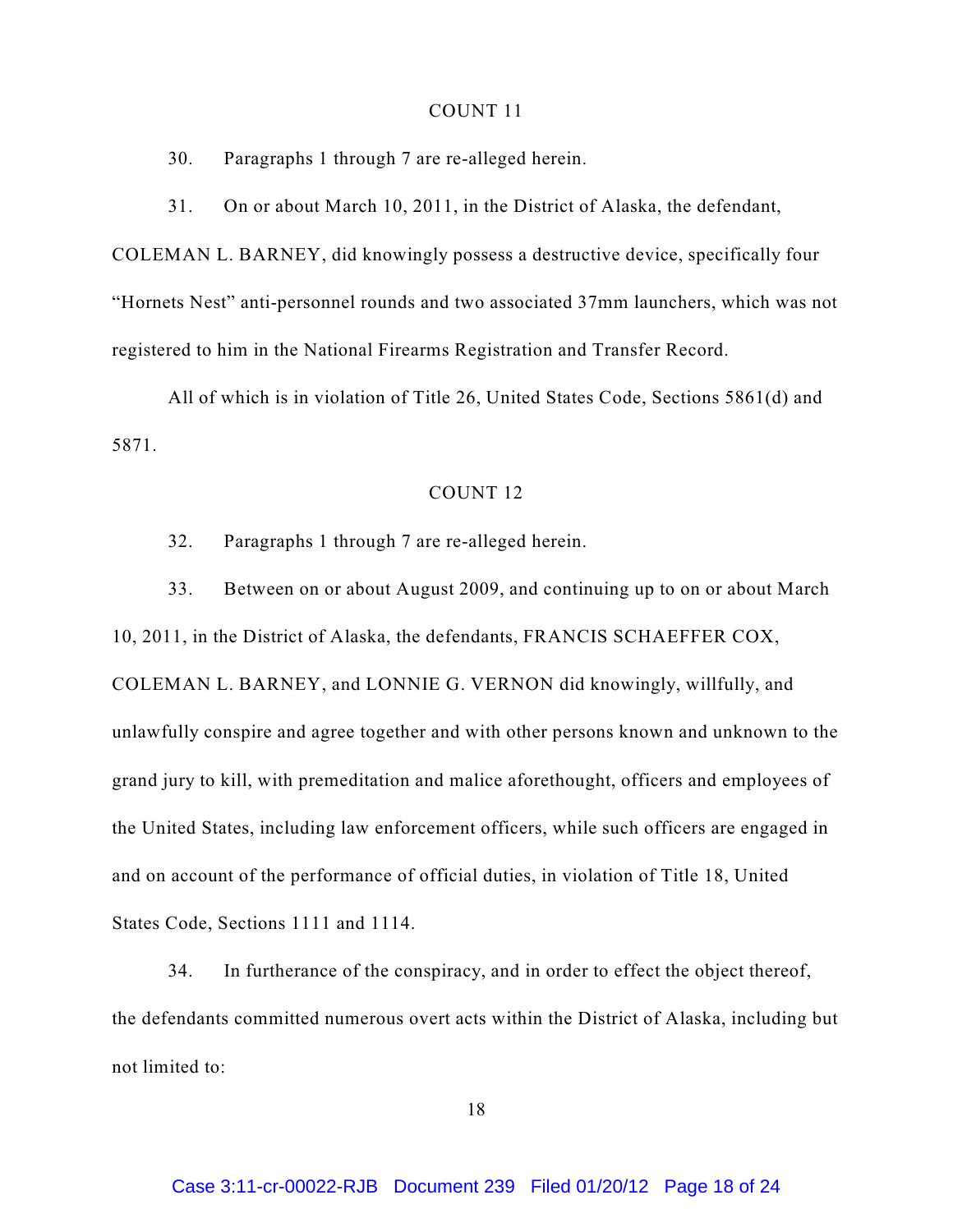A. Paragraphs 11A through 11Y are re-alleged herein.

All of which is in violation of Title 18, United States Code, Section 1117.

#### COUNT 13

35. Paragraphs 1 through 7 are re-alleged herein.

36. On or about November 23, 2010, within the District of Alaska, the defendant, COLEMAN L. BARNEY did knowingly carry a firearm, specifically a semiautomatic assault rifle, a ParaUSA AR-15 .223 rifle, serial number TR0645, during and in relation to a crime of violence, that is, conspiracy to murder, in violation of Title 18, United States Code, Section 1117, as described in Count 12 of this indictment, all of which is in violation of Title 18, United States Code, Sections  $924(c)(1)(A)(i)$ .

#### COUNT 14

37. Paragraphs 1 through 7 are re-alleged herein.

38. On or about November 23, 2010, within the District of Alaska, the defendant, LONNIE G. VERNON did knowingly carry a firearm, specifically a semiautomatic assault rifle, a Sig Arms .223 rifle, serial number JS003732, during and in relation to a crime of violence, that is, conspiracy to murder, in violation of Title 18, United States Code, Section 1117, as described in Count 12 of this indictment, all of which is in violation of Title 18, United States Code, Section 924(c)(1)(A)(i).

#### COUNT 15

39. Paragraphs 1 through 7 are re-alleged herein.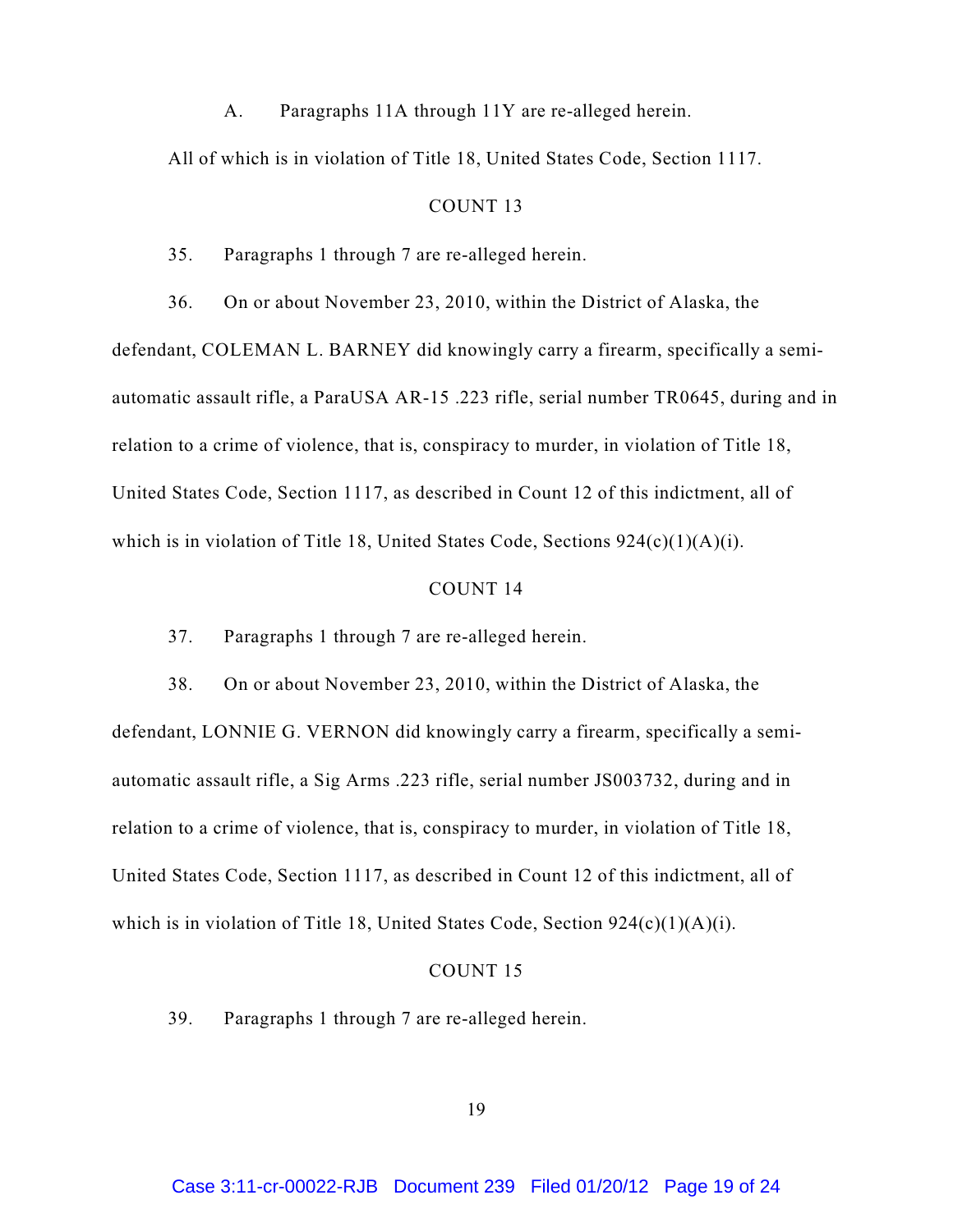40. On or about November 23, 2010, within the District of Alaska, the defendant, FRANCIS SCHAEFFER COX did knowingly carry a firearm, specifically a handgun, during and in relation to a crime of violence, that is, conspiracy to murder, in violation of Title 18, United States Code, Section 1117, as described in Count 12 of this indictment, all of which is in violation of Title 18, United States Code, Section  $924(c)(1)(A)(i)$ .

# COUNT 16

41. Paragraphs 1 through 7 are re-alleged herein.

42. Beginning at a time unknown, but starting at least on or about November 15, 2010 and continuing up to on or about March 10, 2011, within the District of Alaska, the defendant, FRANCIS SCHAEFFER COX, with the intent that COLEMAN L. BARNEY, LONNIE G. VERNON, and others known and unknown to the grand jury engage in conduct constituting a felony that has as an element the use of physical force against the person of another in violation of the laws of the United States, and under circumstances strongly corroborative of that intent, did solicit, command, induce and endeavor to persuade COLEMAN L. BARNEY, LONNIE G. VERNON, and others known and unknown to the grand jury to engage in such conduct, that is, to murder an officer of the United States in violation of Title 18, United States Code, Section 1114, in violation of Title 18, United States Code, Section 373.

//

//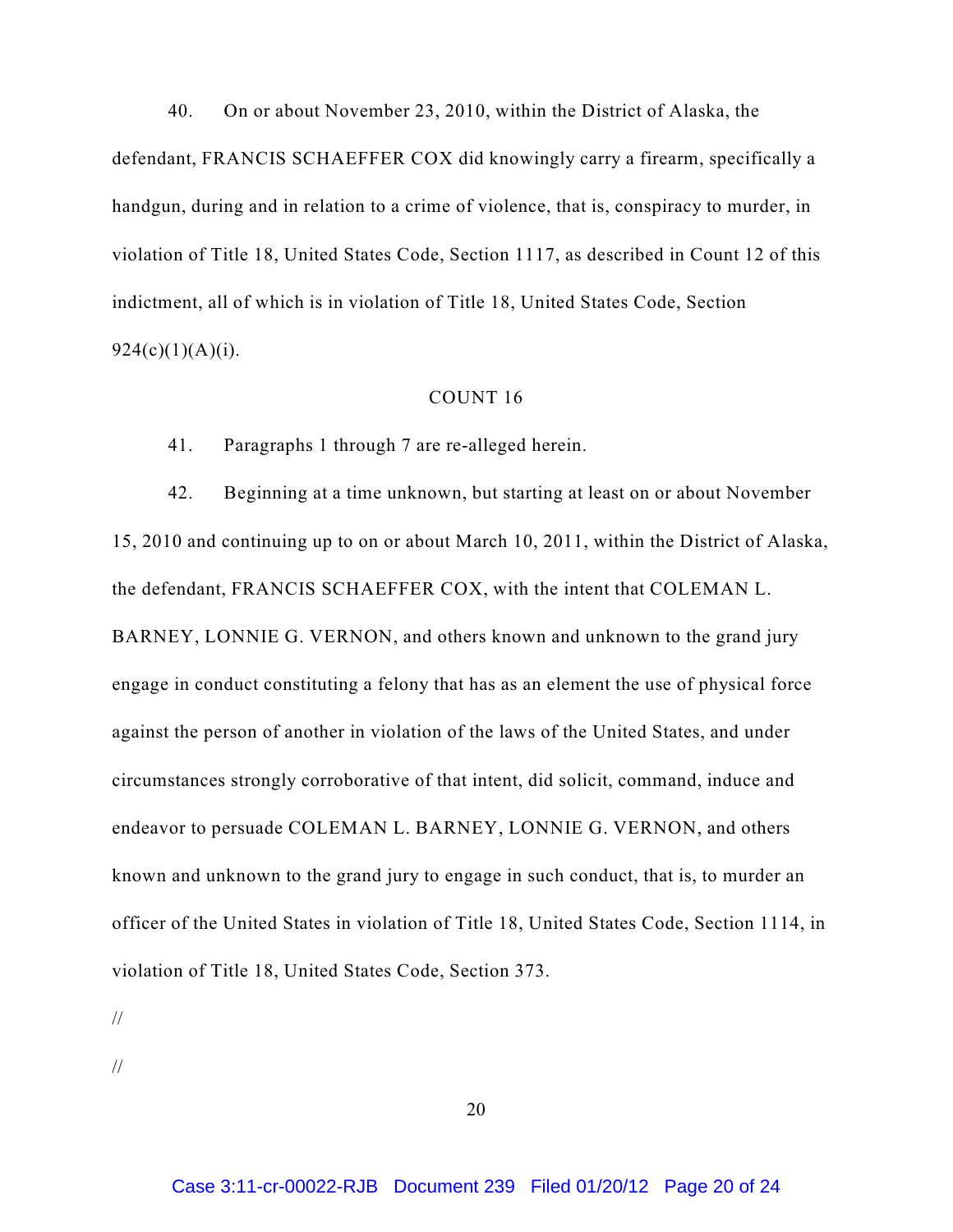### **CRIMINAL FORFEITURE ALLEGATION NO. 1**

43. As a result of committing the offense of Possession of Unregistered Destructive Devices, as alleged in Count 2, in violation of Title 26, United States Code, Section 5861(d), and upon conviction of Count 2, defendants FRANCIS SCHAEFFER COX and COLEMAN L. BARNEY, shall forfeit to the United States all firearms involved in or used in the violation, pursuant to Title 26, United States Code, Section 5872, including without limitation to the following:

# **All component parts from which hand grenades could be assembled**

## **CRIMINAL FORFEITURE ALLEGATION NO. 2**

44. As a result of committing the offense of Possession of an Unregistered Silencer, as alleged in Count 3, in violation of Title 26, United States Code, Section 5861(d), and upon conviction of Count 3, defendant FRANCIS SCHAEFFER COX, shall forfeit to the United States all firearms involved in or used in the violation, pursuant to Title 26, United States Code, Section 5872, including without limitation to the following:

# **One Silencer attached to a .22 caliber Walther Model P-22, Serial Number N063641**

### **CRIMINAL FORFEITURE ALLEGATION NO. 3**

45. As a result of committing the offense of Possession of an Unregistered Machine Gun, as alleged in Count 4, in violation of Title 26, United States Code, Section 5861(d), and upon conviction of Count 4, defendant FRANCIS SCHAEFFER COX, shall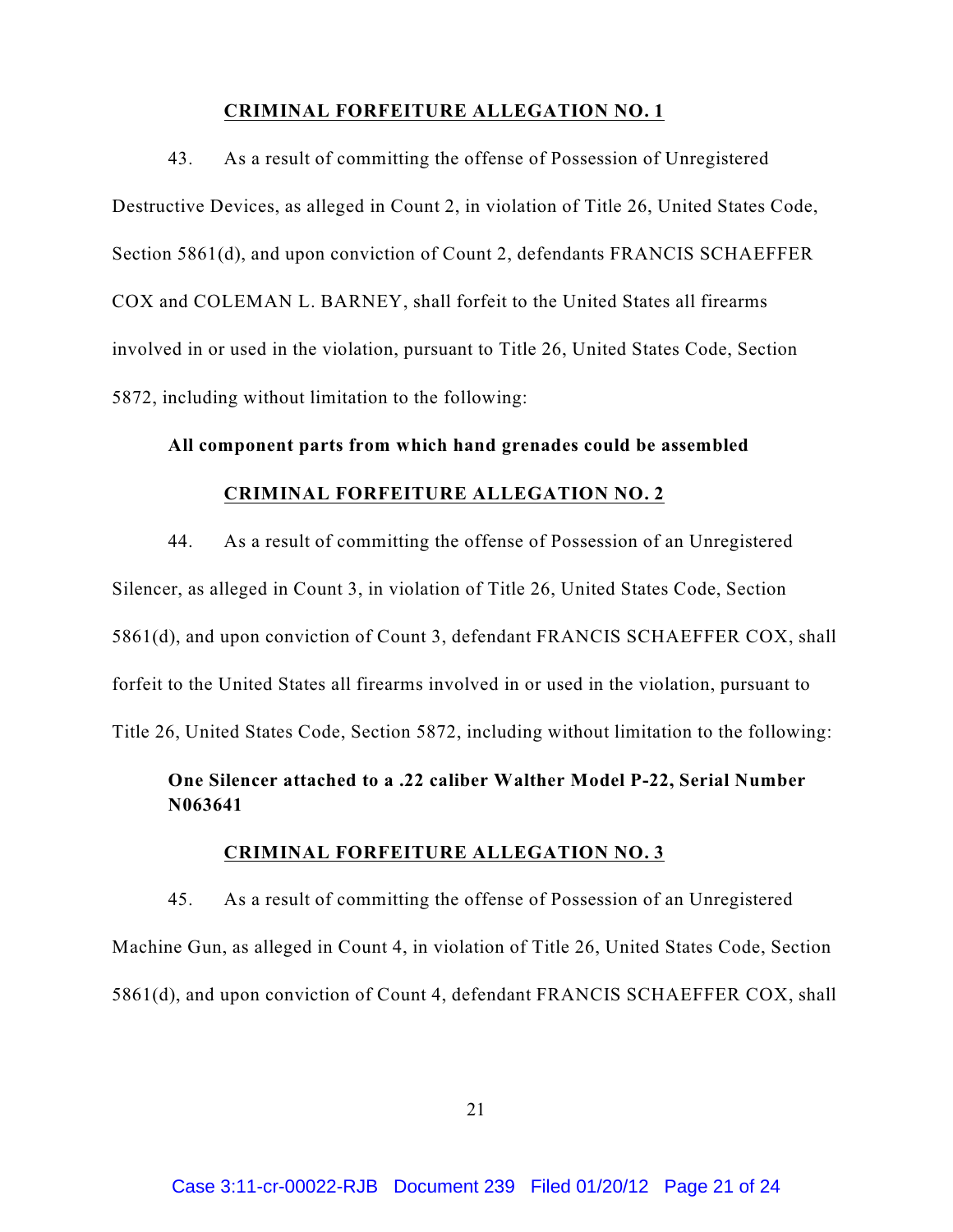forfeit to the United States all firearms involved in or used in the violation, pursuant to Title 26, United States Code, Section 5872, including without limitation to the following:

# **One Sten 9mm Machine Gun, Serial Number FB2539**

# **CRIMINAL FORFEITURE ALLEGATION NO. 4**

46. As a result of committing the offense of Making a Silencer, as alleged in Count 6, in violation of Title 26, United States Code, Section 5861(f), and upon conviction of Count 6, defendant FRANCIS SCHAEFFER COX, shall forfeit to the United States all firearms involved in or used in the violation, pursuant to Title 26, United States Code, Section 5872, including without limitation to the following:

# **One Silencer attached to a .22 caliber Walther Model P-22, Serial Number N063641**

# **CRIMINAL FORFEITURE ALLEGATION NO. 5**

47. As a result of committing the offense of Possession of an Unregistered Destructive Device, as alleged in Count 9, in violation of Title 26, United States Code, Section 5861(d), and upon conviction of Count 9, defendant COLEMAN L. BARNEY, shall forfeit to the United States all firearms involved in or used in the violation, pursuant to Title 26, United States Code, Section 5872, including without limitation to the following:

#### **37mm Launcher and "Hornet's Nest" Anti-personnel Round**

//

//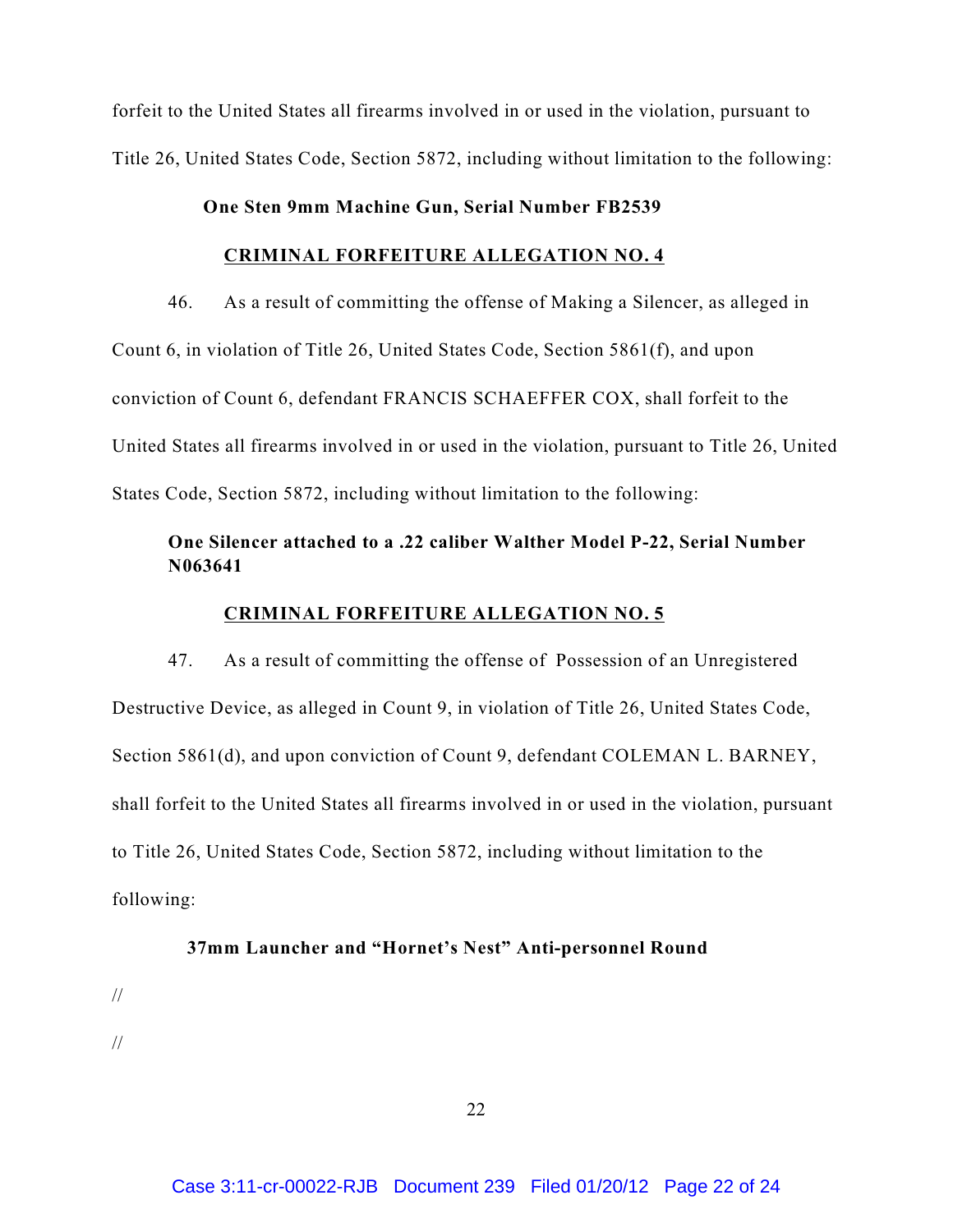# **CRIMINAL FORFEITURE ALLEGATION NO. 6**

48. As a result of committing the offense of Possession of an Unregistered Destructive Device, as alleged in Count 10, in violation of Title 26, United States Code, Section 5861(d), and upon conviction of Count 10, defendant FRANCIS SCHAEFFER COX, shall forfeit to the United States all firearms involved in or used in the violation, pursuant to Title 26, United States Code, Section 5872, including without limitation to the following:

# **37mm Launcher and "Hornet's Nest" Anti-personnel Round**

# **CRIMINAL FORFEITURE ALLEGATION NO. 7**

49. As a result of committing the offense of Possession of an Unregistered Destructive Device, as alleged in Count 11, in violation of Title 26, United States Code, Section 5861(d), and upon conviction of Count 11, defendant COLEMAN L. BARNEY, shall forfeit to the United States all firearms

// // // // // // //

//